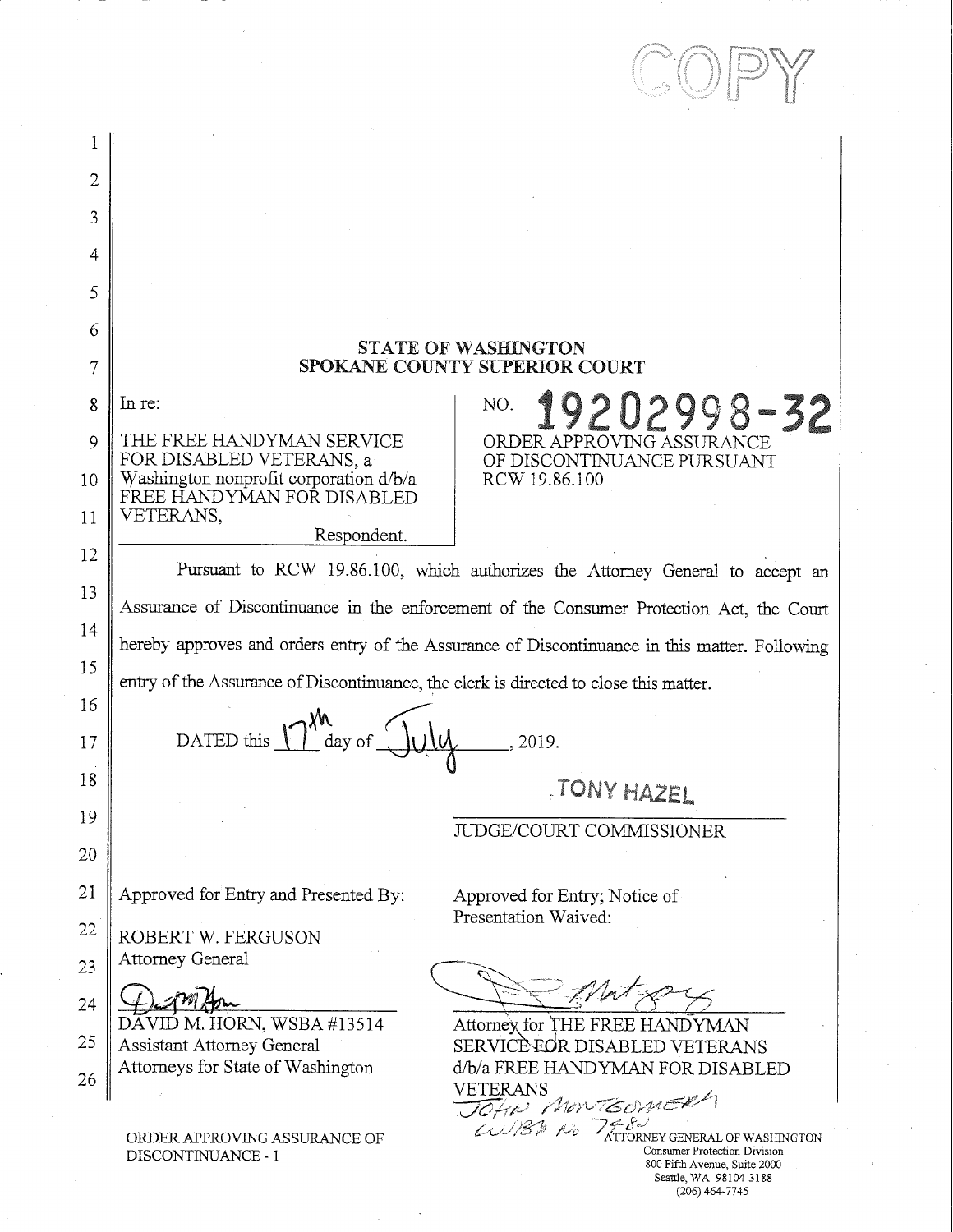|                                         | Tanih a a<br>$A = 31.11$                                                                                                                                                                                                                                     |
|-----------------------------------------|--------------------------------------------------------------------------------------------------------------------------------------------------------------------------------------------------------------------------------------------------------------|
|                                         |                                                                                                                                                                                                                                                              |
| $\overline{2}$<br>3<br>4<br>5<br>6<br>7 | <b>STATE OF WASHINGTON</b><br>SPOKANE COUNTY SUPERIOR COURT                                                                                                                                                                                                  |
| 8<br>9<br>10<br>11                      | 19202998-32<br>NO.<br>In re:<br><b>ASSURANCE OF</b><br>DISCONTINUANCE<br>THE FREE HANDYMAN SERVICE<br>FOR DISABLED VETERANS, a<br>Washington nonprofit corporation,<br>d/b/a FREE HANDYMAN FOR                                                               |
| 12<br>13<br>14                          | DISABLED VETERANS,<br>Respondent.<br>The State of Washington, by its attorneys, Robert W. Ferguson, Attorney General, and                                                                                                                                    |
| 15<br>16                                | David M. Horn, Senior Counsel, files this Assurance of Discontinuance pursuant to<br>RCW 19.86.100.                                                                                                                                                          |
| 17<br>18                                | The Attorney General initiated an investigation into the charitable registration<br>1.<br>status of the Respondent, The Free Handyman Service for Disabled Veterans, a Washington                                                                            |
| 19<br>20                                | nonprofit corporation, d/b/a Free Handyman For Disabled Veterans.<br>2.<br>The Attorney General deems the following to constitute unfair or deceptive acts or<br>practices in violation of the Consumer Protection Act, RCW 19.86.020, and violations of the |
| 21<br>22                                | Charitable Solicitation Act, RCW 19.09.065(1) and RCW 19.09.100(12):                                                                                                                                                                                         |
| 23<br>24<br>25                          | Soliciting or collecting charitable contributions from the general<br>public in the state of Washington, without registering as a<br>charitable organization with the Washington Secretary of State as<br>required by RCW 19.09.                             |
| 26                                      |                                                                                                                                                                                                                                                              |

ASSURANCE OF DISCONTINUANCE  $1$ 

Consumer Protection Division 800 Fifth Avenue, Suite 2000 Seattle, WA 98104-3188 (206)464-7745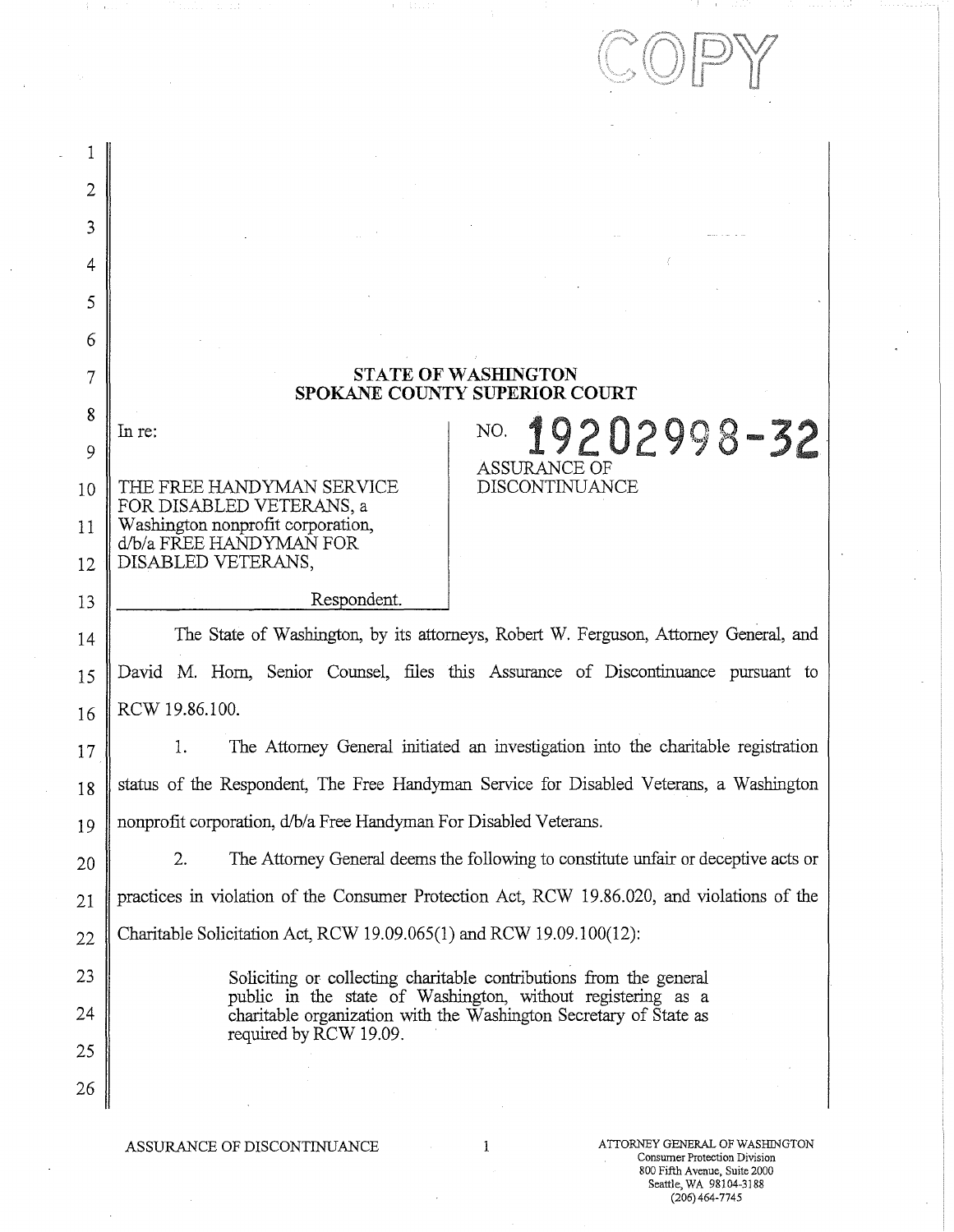3. Respondent. agrees to pay the costs and reasonable attorney fees incurred by the Attorney General in pursuing this matter in the amount of \$1,000.00. The payment shall be made by valid check, paid to the order of Attorney General—State of Washington, upon execution of this Assurance.

4. Respondent shall immediately send the signed Order, the signed Assurance of Discontinuance, and the check for \$1,000.00 to the Office of the Attorney General, **Attention: Margaret Farmer,** Consumer Protection Division, 800 Fifth Avenue, Suite 2000, Seattle, Washington, 98104-3188.

5. Respondent agrees to file its delinquent financial reports for 2016 and 2017 with the Washington Secretary of State by June 30, 2019 , then keep its financial information up to date.

6. Respondent agrees that it will register as a charitable organization with the Charities Division by June 30, 2019 and keep its registrations up to date.

7. This Assurance of Discontinuance shall not be considered an admission of violation of the Consumer Protection Act or the Charitable Solicitations Act for any purposes, but failure to comply with this Assurance of Discontinuance shall be *prima facie* evidence of violations of RCW 19.86.020, for which the violator, The Free Handyman Service for Disabled Veterans, a Washington nonprofit corporation, d/b/a Free Handyman For Disabled Veterans, and its officers, directors, and principals, may be found liable by the Court for injunctions, restitution, civil penalties of up to \$2,000.00 per violation, and costs, including reasonable attorney fees, incurred by the Attorney General in pursuing such action.

1

2

3

4

5

6

7

8

9

10

11

12

13

14

 $149^{6}$